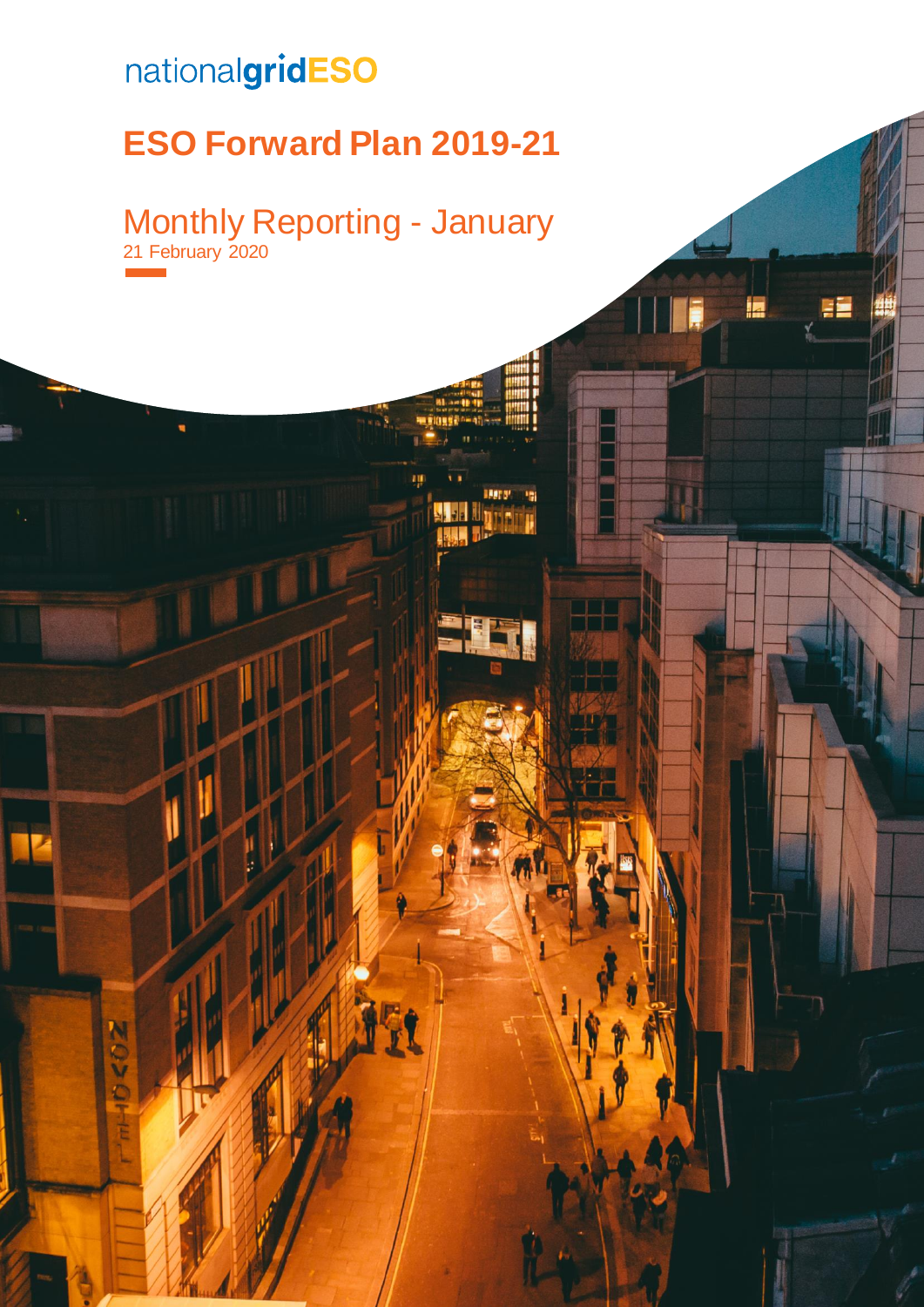<span id="page-1-1"></span>

Welcome to our monthly performance report for January 2020. Each month we report on a subset of metrics, which have data available at monthly granularity. Our third quarterly report wa[s published](https://www.nationalgrideso.com/document/148691/download)<sup>1</sup> in January, and gave a fuller picture of our performance so far for the 2019-20 reporting year including an update on our progress against the deliverables set out in our curren[t Forward Plan](https://www.nationalgrideso.com/document/140736/download)<sup>2</sup>.

We now report our progress against our deliverables on the **Forward**  $Plan$  tracker<sup>3</sup> which is updated monthly on our website.

A summary of our monthly metrics covering January is shown in [Table 1](#page-1-0) below.

### **Contents**

| Role 1 Managing system balance<br>and operability2                                              |  |
|-------------------------------------------------------------------------------------------------|--|
| <b>Role 2 Facilitating Competitive</b>                                                          |  |
| Roles 3 & 4 Facilitating whole<br>system outcomes and<br>supporting competition in<br>networks9 |  |

| <b>Metric</b>                             | Performance                                                                  | <b>Status</b> |
|-------------------------------------------|------------------------------------------------------------------------------|---------------|
| <b>Balancing cost management</b>          | £141.2m outturn against £90.7m benchmark                                     |               |
| <b>Energy forecasting accuracy</b>        | Demand forecast error target not met;<br>wind forecast error target not met. |               |
| <b>Month-ahead BSUoS forecast</b>         | 22% forecasting error                                                        |               |
| System access management                  | 2.40/1000 cancellations                                                      |               |
| <b>Connections agreement management</b>   | 100%                                                                         |               |
| <b>Right first time connection offers</b> | 91%                                                                          |               |
|                                           |                                                                              |               |

- **Exceeding expectations**
- **Meeting expectations**
- **Below expectations**

<span id="page-1-0"></span>*Table 1: Summary of monthly metrics*

You can find out about our vision, plans, deliverables and full metric suite in the Forward Plan [pages](https://www.nationalgrideso.com/about-us/business-plans/forward-plans-2021) of our website<sup>4</sup>. We welcome feedback on our performance reporting to [box.soincentives.electricity@nationalgrideso.com](mailto:box.soincentives.electricity@nationalgrideso.com) .



 $\overline{a}$ 

Louise Schmitz

ESO Regulation Senior Manager

<sup>1</sup> [https://w ww.nationalgrideso.com/document/161531/dow nload](https://www.nationalgrideso.com/document/161531/download)

<sup>&</sup>lt;sup>2</sup>https://www.nationalgrideso.com/document/140736/download

<sup>3</sup> [https://w w w.nationalgrideso.com/document/162046/dow nload](https://www.nationalgrideso.com/document/162046/download)

<sup>4</sup> [https://w ww.nationalgrideso.com/about-us/business-plans/forw ard-plans-2021](https://www.nationalgrideso.com/about-us/business-plans/forward-plans-2021)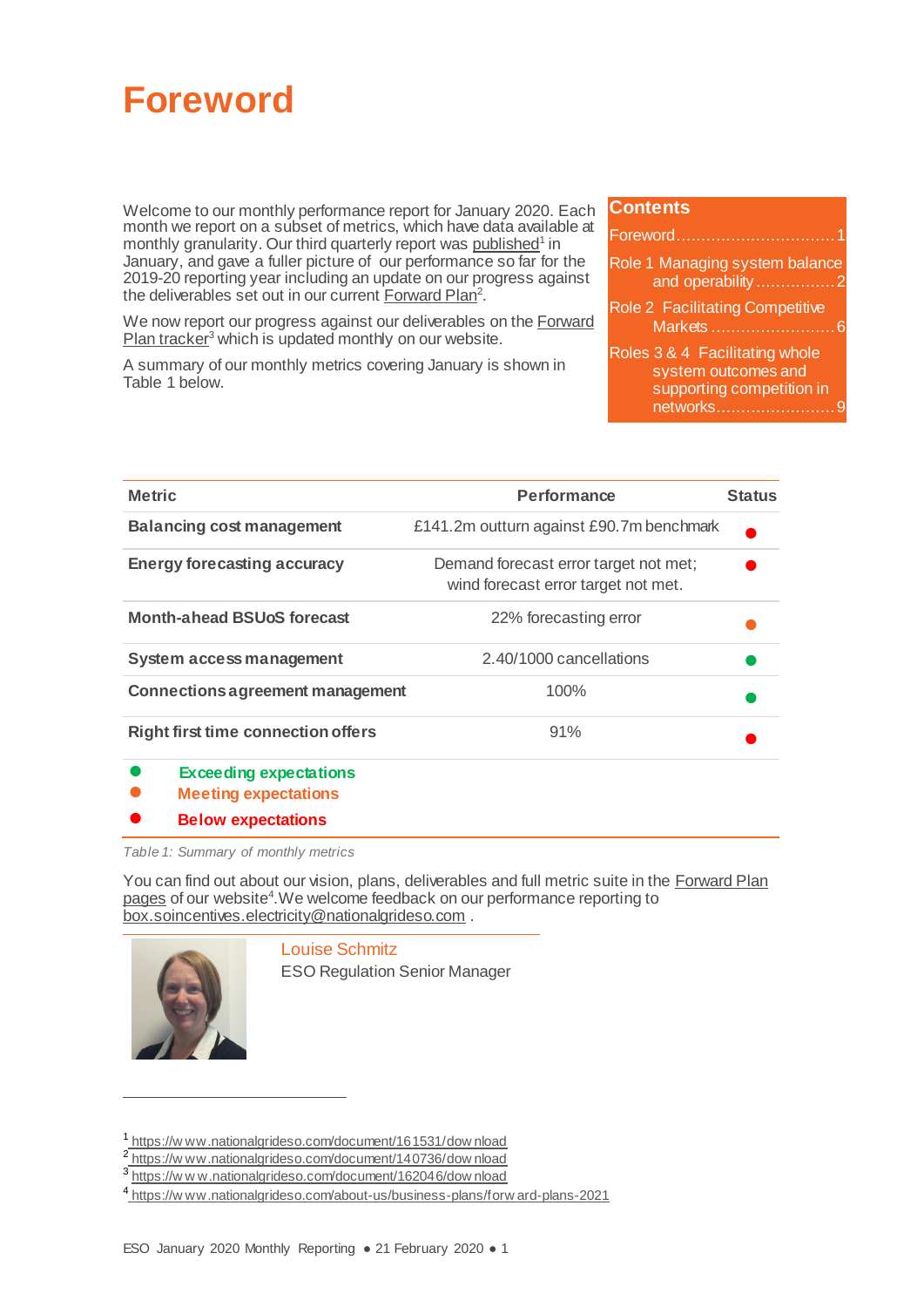# **Role 1 Managing system balance and operability**

**Operate the system safely and securely, whilst driving overall efficiency and transparency in balancing strategies across time horizons**

**Support market participants to make informed decisions by providing user friendly, comprehensive and accurate information**

**Metric 1 – Balancing cost management**

January 2020 Performance

For monthly breakdown of costs, please refer to our **balancing costs webpages**<sup>5</sup>.

<span id="page-2-0"></span>

|                                                        | Apr  | <b>May</b> | Jun  | Jul         | Aug   | <b>Sep</b> | Oct          | <b>Nov</b> | <b>Dec</b> | Jan   | Feb  | <b>Mar</b> | <b>Total</b> |
|--------------------------------------------------------|------|------------|------|-------------|-------|------------|--------------|------------|------------|-------|------|------------|--------------|
| Benchmark cost<br>$(\text{Em})$                        | 83.2 | 97.5       | 75.3 | 85.6        | 87.4  | 96.6       | 103.3        | 98.4       | 91         | 82.6  | 81.9 | 81.1       | 1063.9       |
| Additional cost<br>forecast due to<br>WHVDC fault (£m) | 11.3 | 11.3       |      | $\mathbf 0$ | 0.5   |            | $\mathbf{0}$ | 1.5        | 0          | 8.1   | 2.6  | 0          | 37.3         |
| <b>Benchmark</b><br>adjusted for<br>WHVDC (£m)         | 94.5 | 108.7      | 76.3 | 85.6        | 87.9  | 97.6       | 103.3        | 99.9       | 91         | 90.7  | 84.5 | 81.1       | 1101         |
| Outturn cost (£m)                                      | 80.1 | 60.7       | 85.5 | 67.2        | 105.0 | 107.3      | 129.7        | 84.4       | 127.3      | 141.2 |      |            | 988 [YTD]    |

*Table 2: Monthly balancing cost benchmark and outturn.*

*Note that we are including an adjusted benchmark figure due to restrictions on Western HVDC link availability during April, May, June, August, September and November as these events were outside of our control.*

*To apply seasonality to the monthly benchmark figures, we have apportioned the calculated benchmark for the year (£1063.9m) across the 12 months in the same ratio as ou[r year-ahead monthly BSUoS forecast](https://www.nationalgrideso.com/document/141946/download)<sup>6</sup> . Note that outturn cost excludes cost associated with Black Start.*

<sup>5</sup> <https://www.nationalgrideso.com/balancing-data>

í

<sup>6</sup> <https://www.nationalgrideso.com/document/141946/download>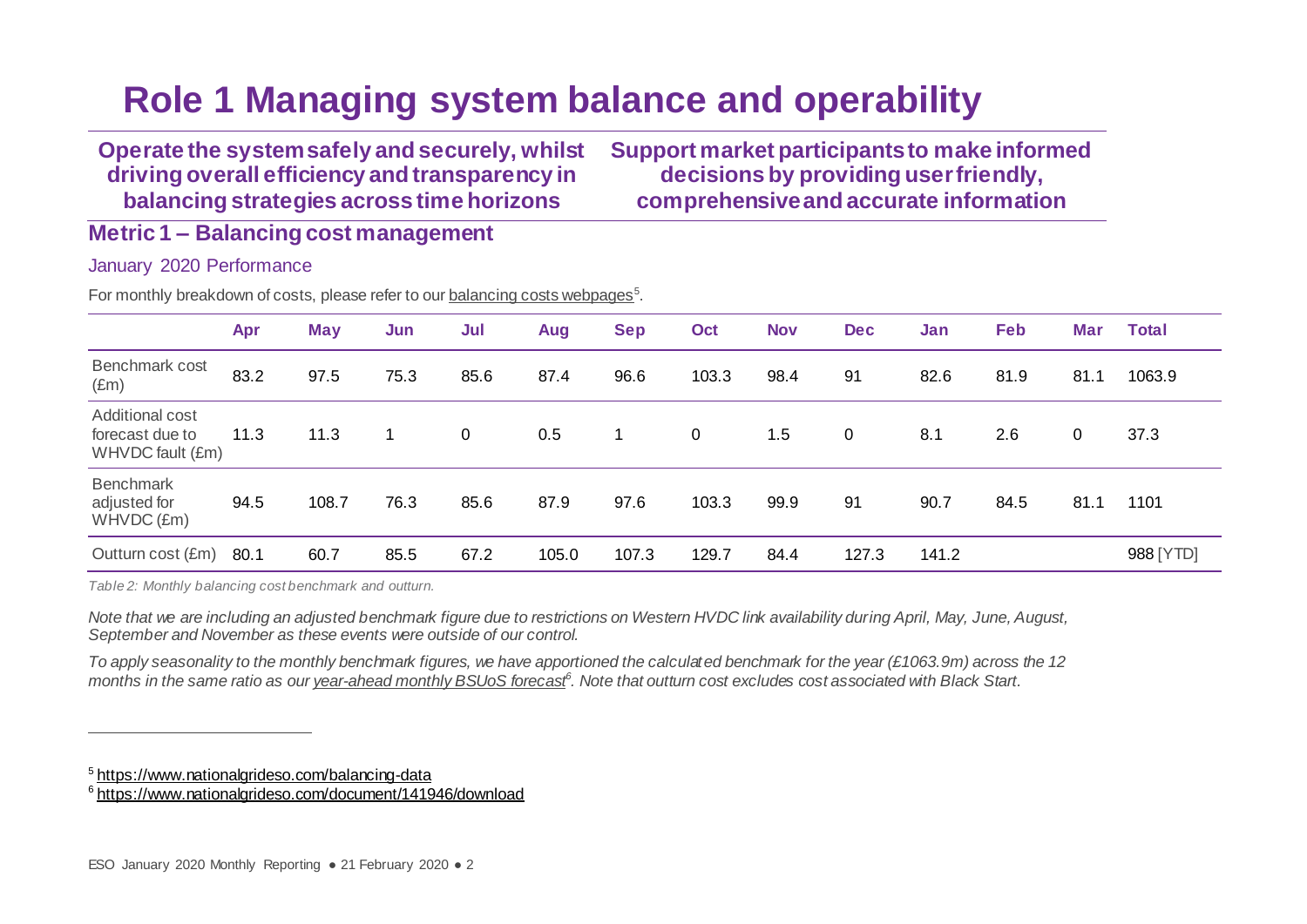### **Supporting information**

The total balancing cost outturned at £141.2m with an increase from the previous month of over £14m.

Energy costs (including energy imbalance) for January 2020 out-turned at around £49m showing a decrease from the previous month costs of nearly £5m. However, the total cost for system actions (constraints) in January 2020 was around £92m which is an increase from the previous month of nearly £19m.

The Western Link became unavailable from Friday 10 January due to a fault and returned to service in the first week of February). This made it challenging to operate the system on days with high wind levels, exacerbating the power flow restriction in place particularly on the Scotland-England boundary, and requiring a very large volume of BM actions to buy off wind generation in order to solve the constraints.

Monday 13th, Tuesday 14th and Wednesday 15th were days characterized by sustained high wind levels across the country, with wind generation in excess of 10GW, with a daily spend for constraints actions peaking at around £5.8m, £6m and £8m respectively . A similar scenario occurred over the last two days of the month with daily costs for system actions peaking at nearly £6m on both Thursday 30th and Friday 31st.

The RoCoF spend for January 2020 outturned at around £18m showing a decrease from the previous month of around £3m.

Voltage costs in January 2020 out-turned at around £1.5m to deliver around 200GWh of voltage support capabilities, showing a decrease in cost from December 2019 as well decrease in volumes of over 90GWh.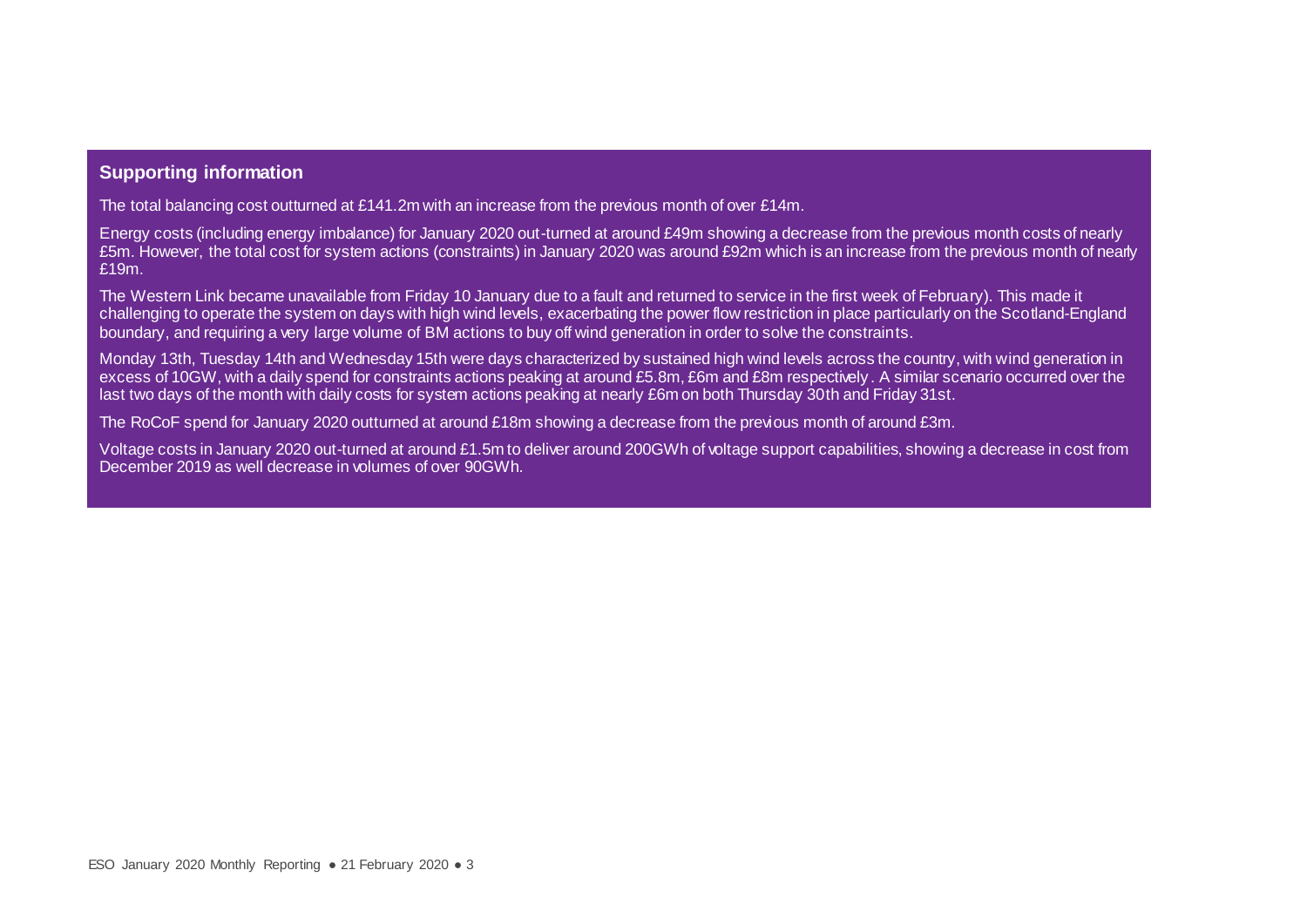## **Metric 3 – Energy forecasting accuracy**

### January 2020 Demand Forecasting Performance

[Figure 1: Demand Forecasting Performance](#page-4-0), shows our performance for November as the green histogram against the blue target line.



<span id="page-4-0"></span>*Figure 1: Demand Forecasting Performance*

### **Supporting information**

In January 2020, our day ahead demand forecast error was just higher than the target of 637MW. January MMAE (monthly mean absolute error) was 667MW. This was only the 2nd month in this financial year (2019-20) for which the target has not been met.

January 2020 was one of the mildest January's on record, but with a significant cold spell in the latter part of the month.

The first week of the month saw relatively large errors, corresponding to the end of the holiday period. As per December, the holiday period presents forecasting challenges due to the differing day-patterns on which the holidays fall, and the corresponding changes in consumer behaviour. We also saw some large over-forecasts during the cold spell from the 20th – 23rd. Much of this was due to difficulties in identifying underlying day to day trends in the data. However, this latter week also saw significant Triad avoidance activity, and highlights the challenge in modelling this phenomenon.

#### Performance benchmarks

At the end of the year, we will count how many months we have met our targets and apply the benchmarks:

• Below benchmark: 0-5 months; In line with benchmark: 6-8 months; • Exceeds benchmark: 9-12 months.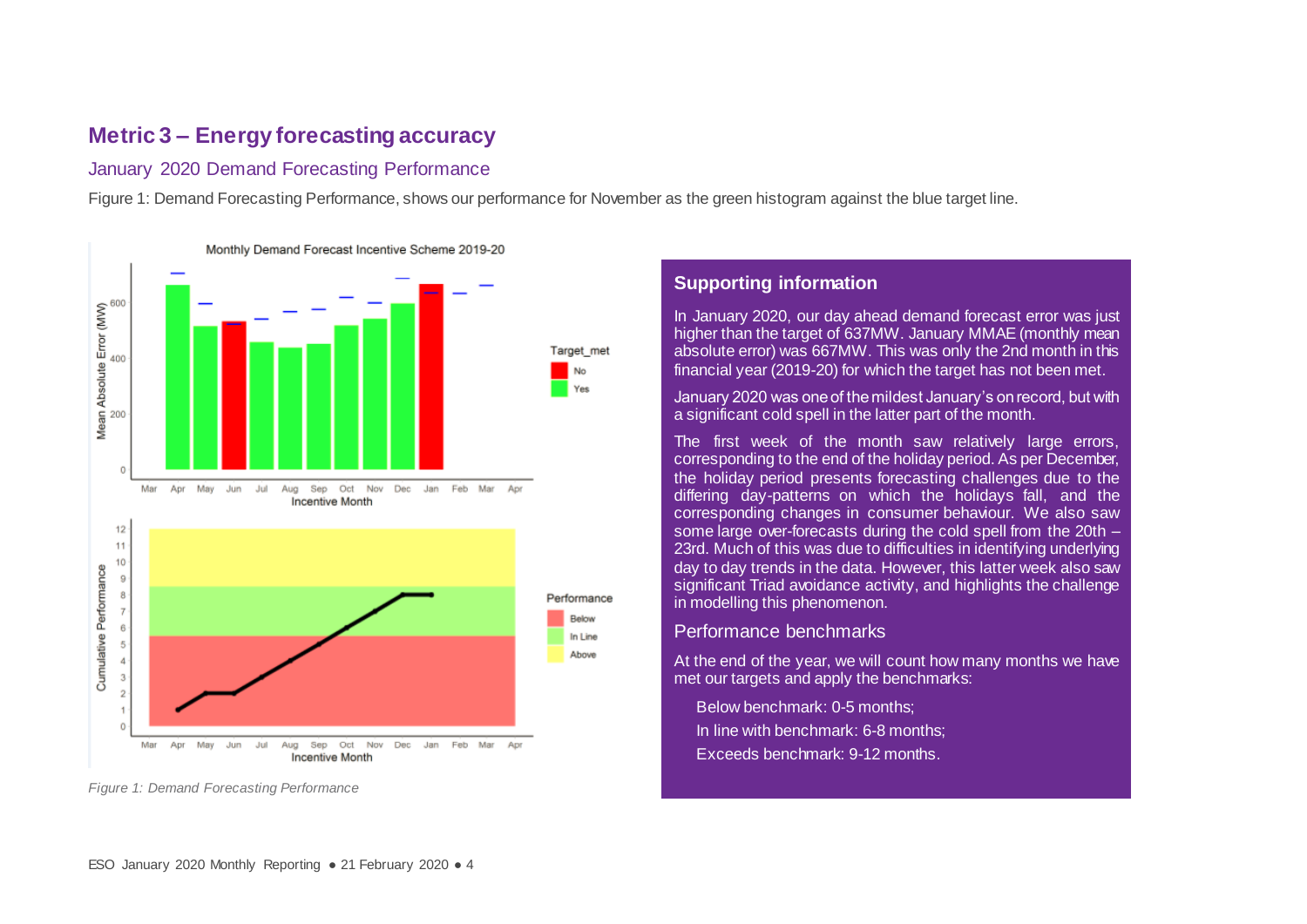### January 2020 Wind Generation Performance

[Figure 2: Wind Forecasting Performance](#page-5-0), shows our performance this month as the green histogram, against the blue monthly target.



<span id="page-5-0"></span>*Figure 2: Wind Forecasting Performance*

### **Supporting information**

In January 2020, our day ahead wind forecast error was higher than the target of 5.45%. January's MMAPE (mean monthly absolute percentage error) was 5.99%.

There were several occasions of significant wind power forecast error throughout January. These occurred when unusually strong weather fronts and low-pressure atmospheric systems moved across the UK. The errors were caused by the inaccurate forecast of the timing and direction of these weather formations.

Further efforts to improve the wind power forecasts are ongoing. This includes identifying extra locations to receive weather data, which are located near to the larger wind fams to improve wind power forecast accuracy. We are also continuing our efforts to identifying issues with metering data and resolve these issues.

### Performance benchmarks

At the end of the year, we will count how many months we have met our targets and apply the benchmarks:

Below benchmark: 0-5 months: • In line with benchmark: 6-8 months; • Exceeds benchmark: 9-12 months.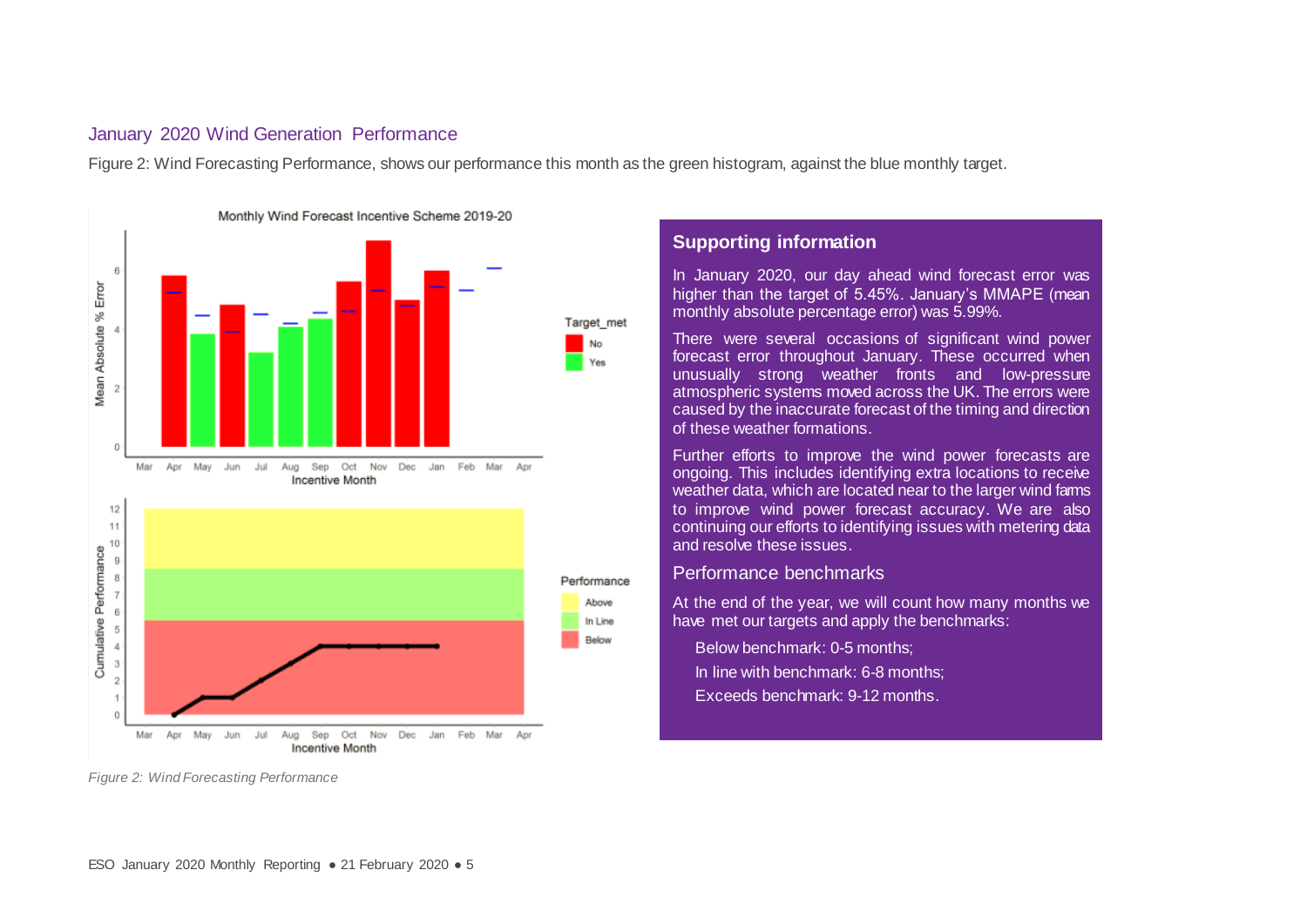# **Role 2 Facilitating Competitive Markets**

**Ensure the rules and processes for procuring Promote competition in wholesale and capacity balancing services maximise competition where possible and are simple, fair and transparent markets**

## **Metric 9 – Month ahead forecast vs outturn monthly BSUoS**

January 2020 Performance

<span id="page-6-0"></span>

| <b>Month</b>  | <b>Actual</b> | <b>Month-ahead</b><br><b>Forecast</b> | <b>APE</b> | <b>APE&gt;20%</b> | <b>APE&lt;10%</b> |
|---------------|---------------|---------------------------------------|------------|-------------------|-------------------|
| April-19      | 2.87          | 3.02                                  | 0.05       | $\overline{0}$    | $\overline{1}$    |
| <b>May-19</b> | 2.48          | 3.12                                  | 0.26       |                   | $\overline{0}$    |
| June-19       | 3.39          | 3.07                                  | 0.09       | 0                 |                   |
| July-19       | 2.75          | 3.23                                  | 0.18       | $\overline{0}$    | $\mathbf 0$       |
| <b>Aug-19</b> | 3.97          | 3.34                                  | 0.16       | $\overline{0}$    | $\mathbf 0$       |
| Sept-19       | 3.94          | 3.71                                  | 0.06       | $\Omega$          |                   |
| <b>Oct-19</b> | 3.86          | 4.02                                  | 0.04       |                   |                   |
| <b>Nov-19</b> | 2.49          | 3.52                                  | 0.42       |                   | $\overline{0}$    |
| <b>Dec-19</b> | 3.56          | 3.18                                  | 0.11       | $\mathbf 0$       | $\mathbf 0$       |
| $Jan-20$      | 3.84          | 2.98                                  | 0.22       |                   | $\overline{0}$    |

*Table 3: Month ahead forecast vs. outturn BSUoS (£/MWh) November 2019 Performance*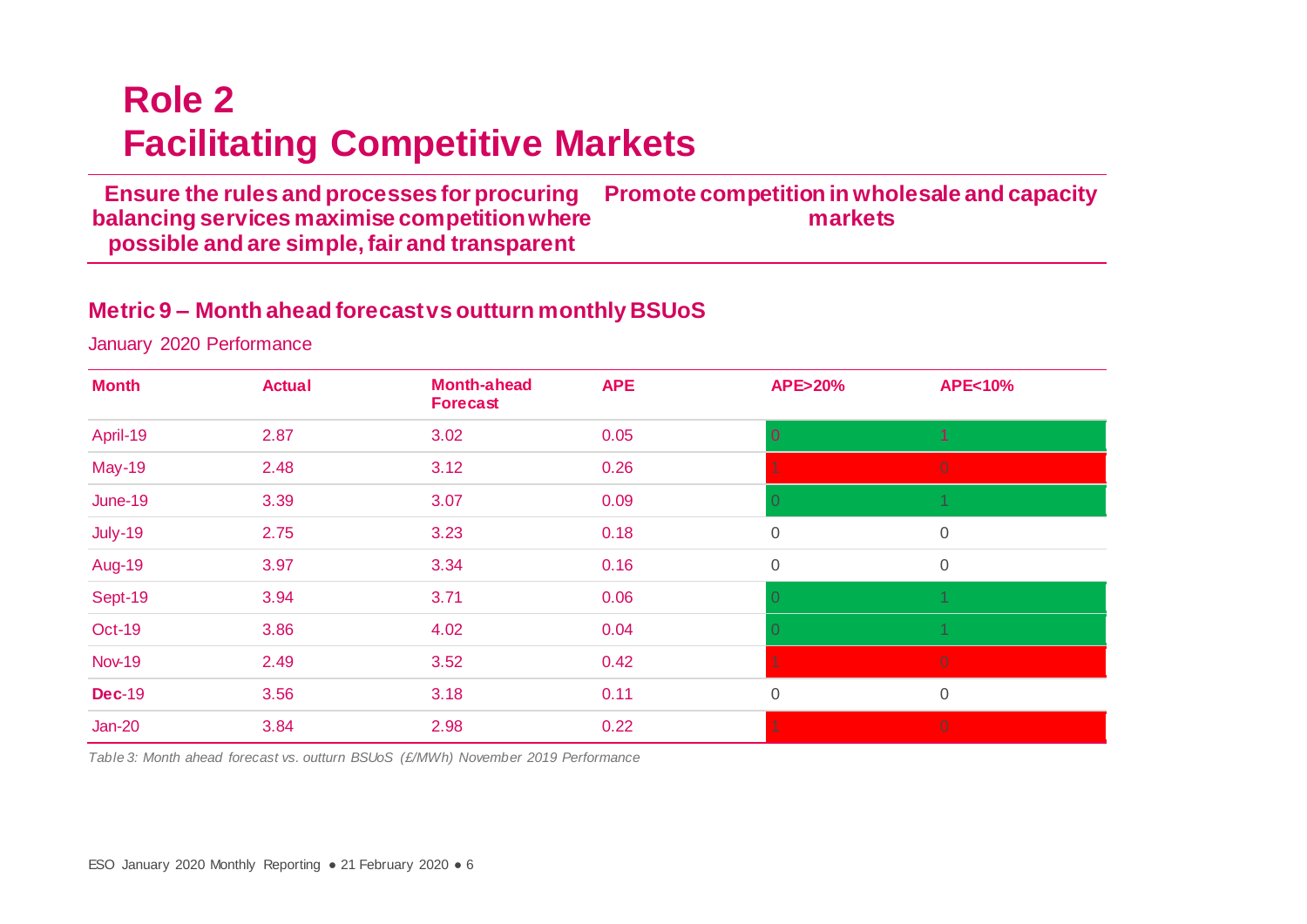### Performance benchmarks

**Exceeds benchmark:** Exceeding is meeting baseline performance and five or more forecasts less than 10% APE. **In line with benchmark:** Of the 12 forecasts over a financial year, baseline performance is less than five forecasts above 20% APE. **Below benchmark:** five or more forecasts above 20% APE.



### **Supporting information**

BSUoS was higher than forecast for January, with high winds driving constraint costs. The Western Link HVDC unexpectedly tripped on 10 January and didn't return until the 8 February. Theloss of this cable coupled with the high winds meant expensive actions had to be taken to manage the thermal constraints between Scotland and England, thus driving balancing costs up.

*Figure 3: Monthly BSUoS forecasting performance*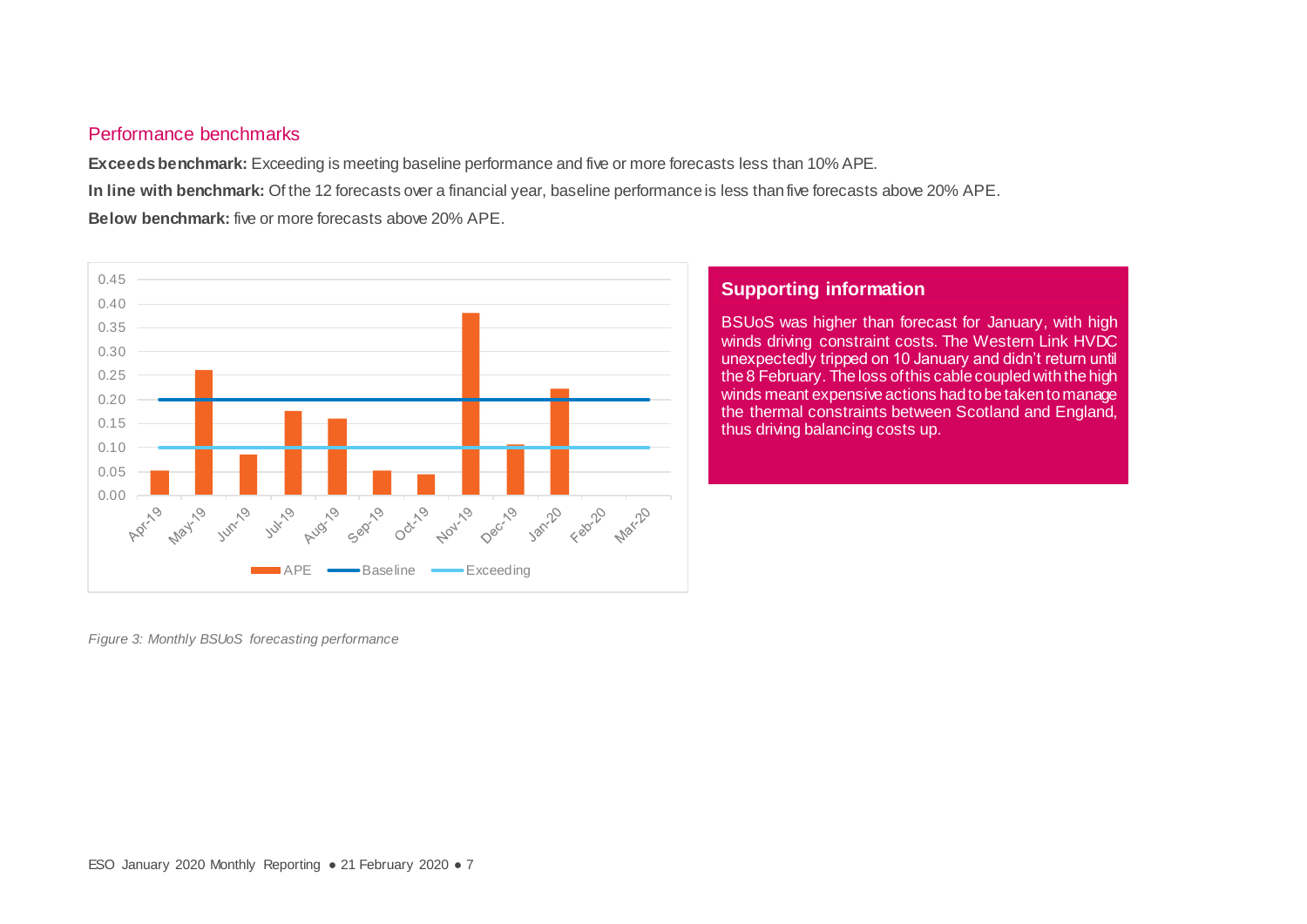### **Notable events this month**

#### **Power Responsive Flexibility Forum**

The forum was held in central London on 15t January. The day covered policy updates from BEIS and Ofgem, current developments in flexibility markets from the ESO and ENA, and future opportunities from Centrica, ESO and DNOs.

We had around 160 people attend the day and had 45 responses to our feedback survey after the eventIn summary, the event was a success, with an average score across the day of 7.3/10 on "How useful did you find the sessions?".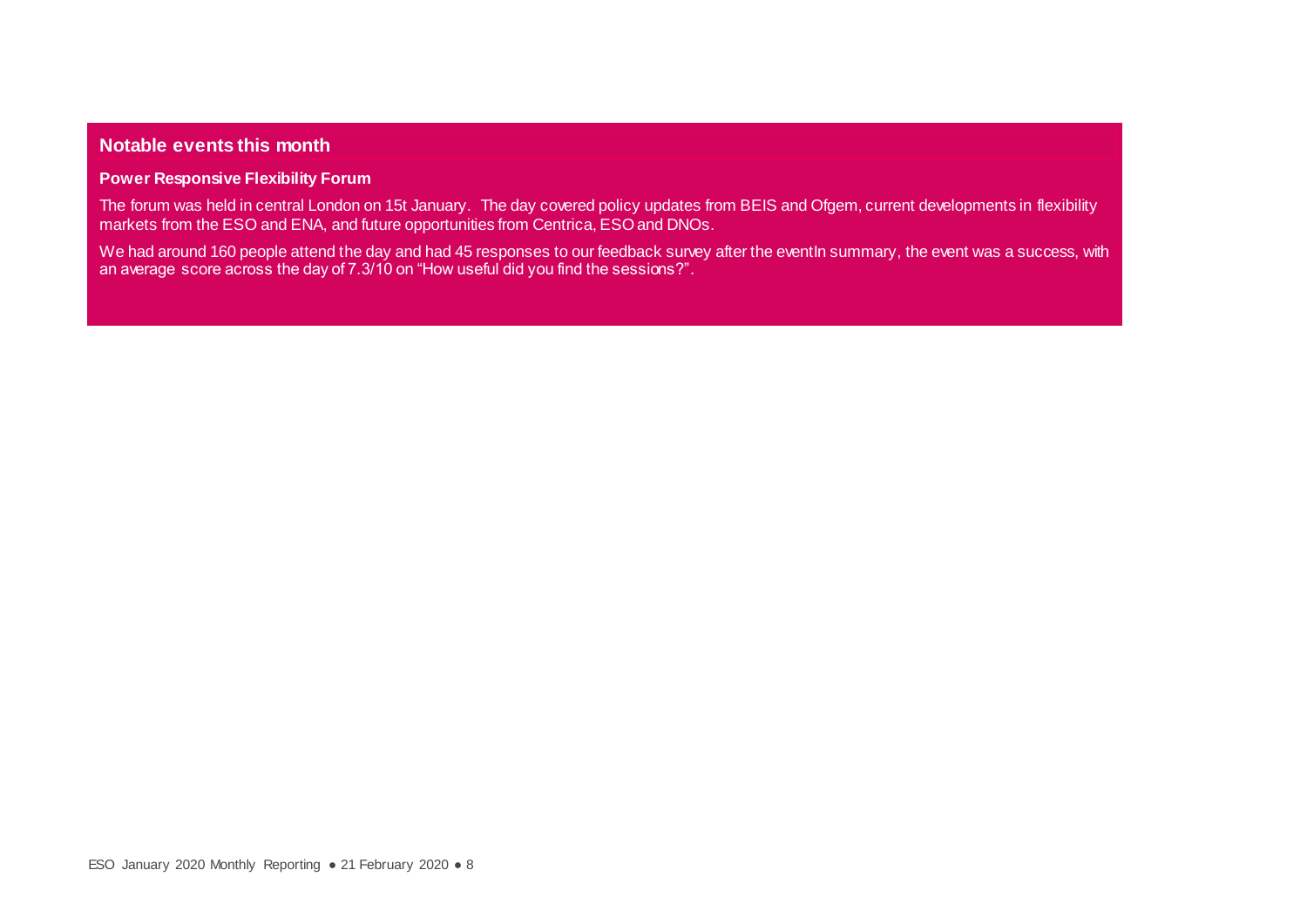# **Roles 3 & 4 Facilitating whole system outcomes and supporting competition in networks**

**Coordinate across system boundaries to deliver efficient network planning and development Coordinate effectively to ensure efficient whole system operation and optimal use of resources Facilitate timely, efficient and competitive network investments**

## **Metric 11 – System access management**

#### <span id="page-9-0"></span>10.00 9.00 8.00 7.00 6.00 No. delayed or cancelled per 1000 5.00 Exceeds Baseline 4.00 **Expectations** 3.00 Below Baseline Expectations 2.00 1.00 0.00 September 24 iber de George Land Lachard LtD 181 150

|            |      | <b>Number of outages Number of outages</b><br>delayed/cancelled |
|------------|------|-----------------------------------------------------------------|
| Apr        | 807  | 2                                                               |
| May        | 756  | 4                                                               |
| Jun        | 753  | 7                                                               |
| July       | 891  | 1                                                               |
| Aug        | 678  | $\bigcap$                                                       |
| Sep        | 879  | 2                                                               |
| Oct        | 874  | 1                                                               |
| <b>Nov</b> | 822  | 1                                                               |
| Dec        | 525  | $\bigcap$                                                       |
| Jan        | 513  | $\bigcap$                                                       |
| <b>YTD</b> | 7498 | 18                                                              |

*Figure 4: Number of outages delayed by > 1 hour, or cancelled, per 1000 outages* 

### January 2020 Performance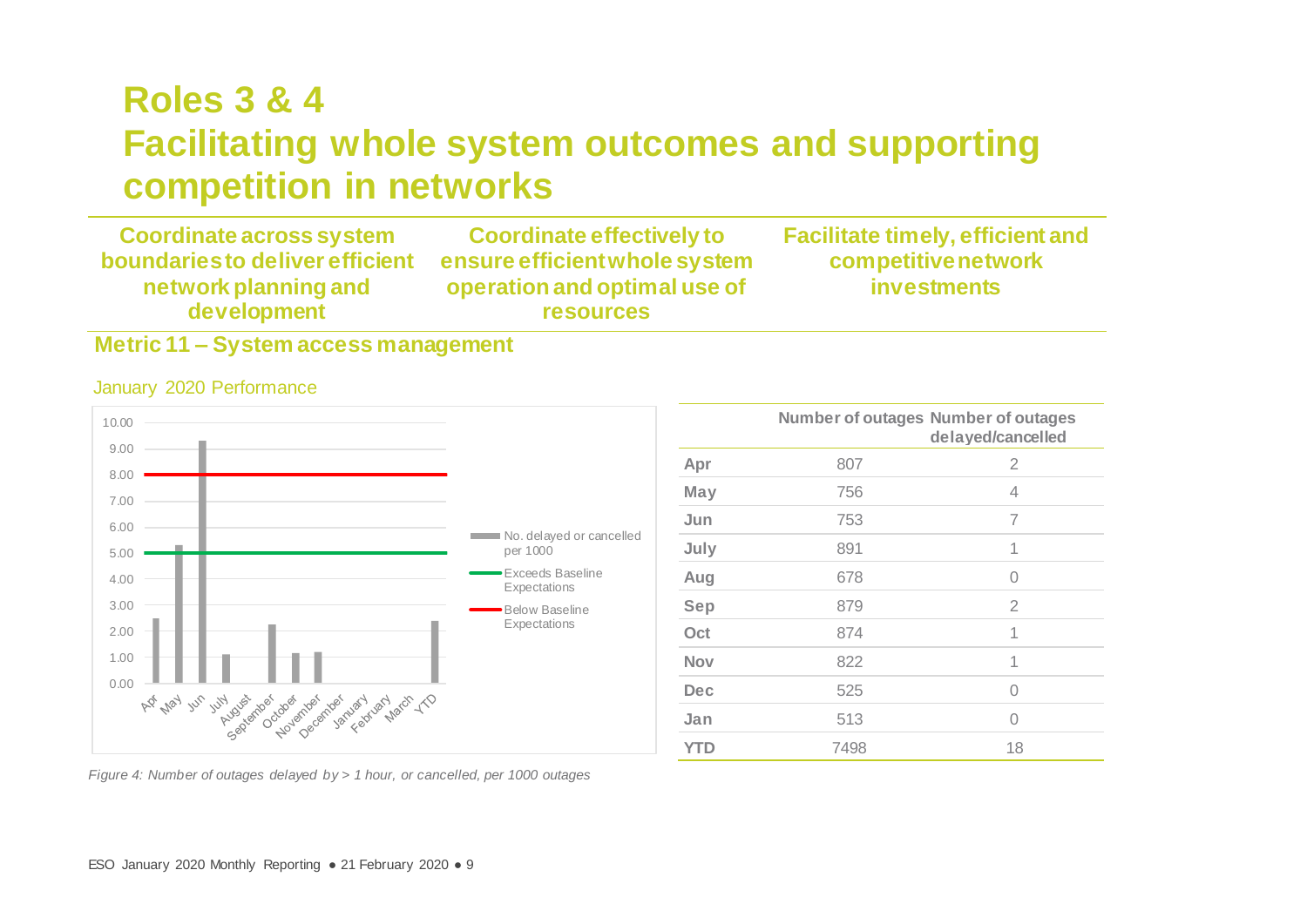### **Supporting information**

For January, we had an average of 2.40 outage cancellations per 1000 outages, which is classed as 'Exceeding Expectations' .

In order to give some context to our performance, we have included a table to illustrate the exact number of delayed/cancelled outages each month.

We are consistently exceeding the benchmark, as our communication with our customers has improved and the outage plan is being optimised. Outages are effectively planned and therefore we are continuing to deliver greater access to the transmission system for our s takeholders and directly connected customers.

#### **Performance benchmarks**

**Exceeds benchmark:** Less than or equal to 5 per 1,000 outages

**In line with benchmark:** Between 5 and 8 per 1,000 outages

**Below benchmark:** More than 8 per 1,000 outages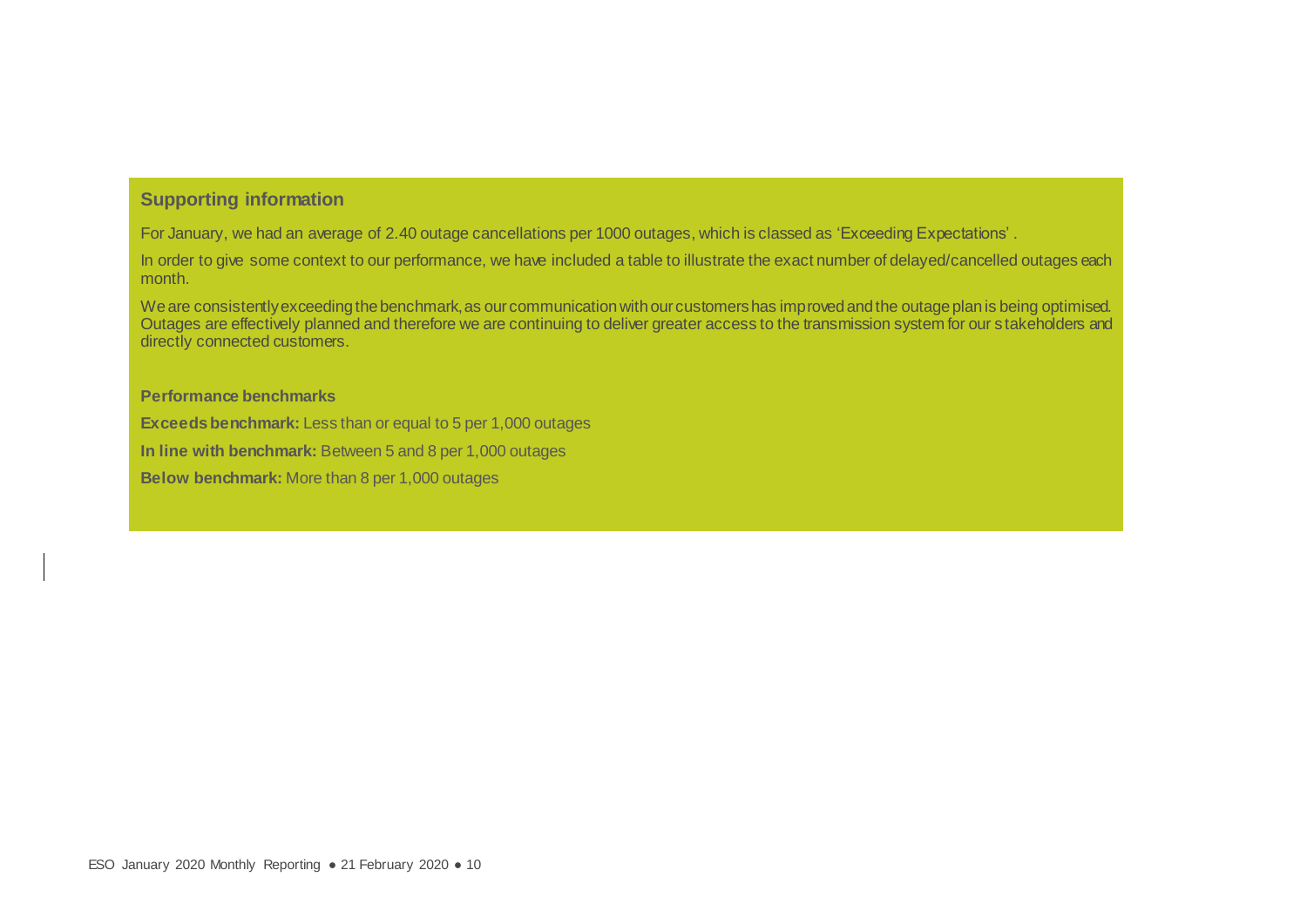## **Metric 13 – Connections agreement management**

### January 2020 Performance

| Number of<br>need updating | Number of<br>agreements that agreements that agreements<br>need updating<br>identified 9<br>months ago | Number of<br>updated within 9<br>months | Percentage of<br>agreements<br>updated within 9<br>months | <b>Status</b> |
|----------------------------|--------------------------------------------------------------------------------------------------------|-----------------------------------------|-----------------------------------------------------------|---------------|
| 3                          |                                                                                                        | 3                                       | 100%                                                      |               |

*Table 4: Connections agreement management performance*

### Performance benchmarks

**2018-19 performance:** = 86%.

**Exceeds benchmark:** >90% of agreements to be updated within nine months of notification.

**In line with benchmark:** 80-90% of agreements to be updated within nine months of notification.

**Below benchmark:** < 80% of agreements to be updated within nine months of notification.

### **Supporting information**

.

The requirement to update connection agreements arises from a situation where new generation connects, and the ESO needs to amend its arrangements with existing generators connected in that region to ensure that it does not incur unnecessary balancing costs for consumers as a result of restricting generation.

We consider that nine months is a reasonable timeframe for updates of this type to be agreed with customers. So far, we have identified three agreements of this type, signed by the customer in April, July and November respectively. All agreements are within the nine-month timeframe.

We are working to identify where any further changes to connection agreements of this type are required.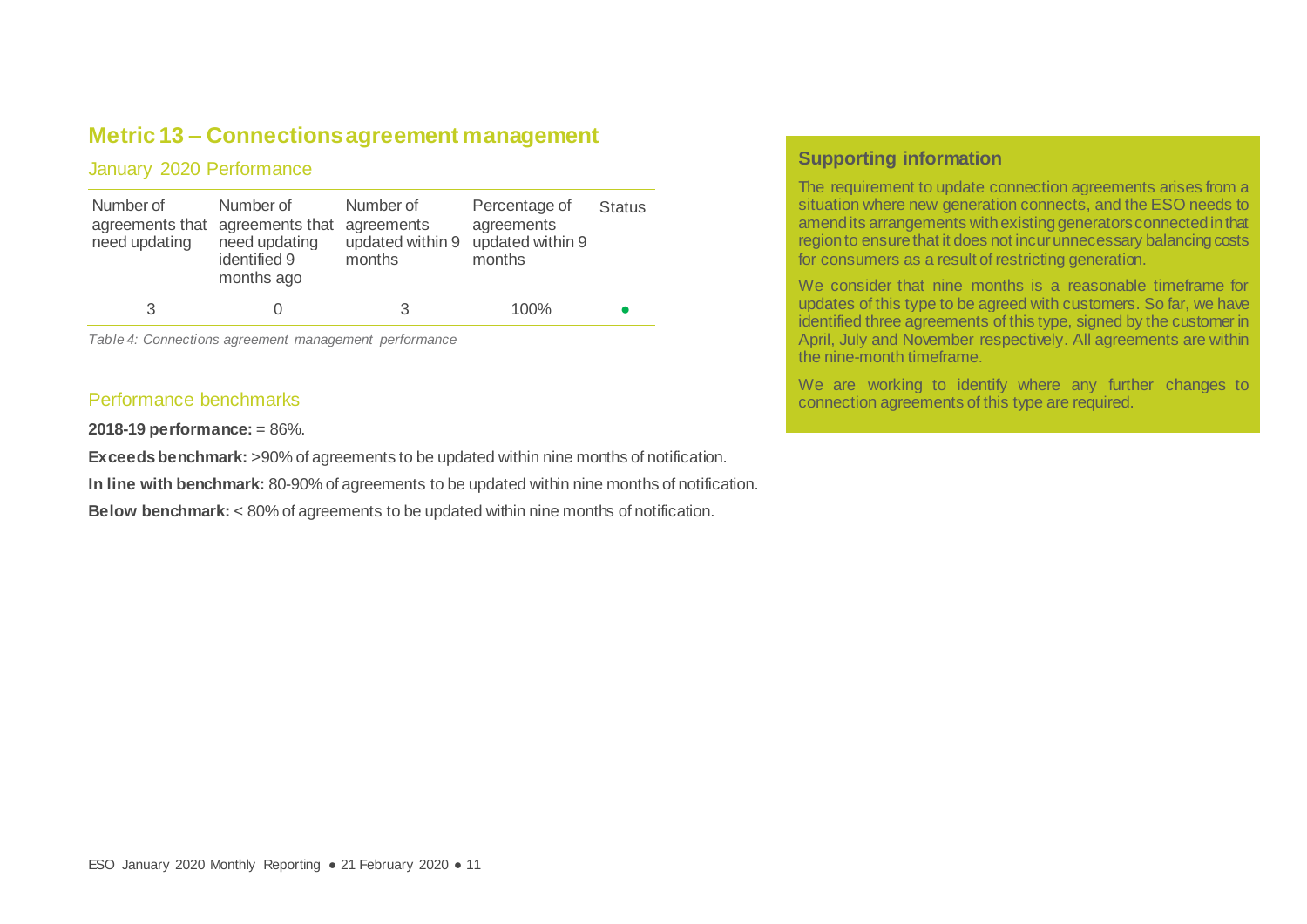## **Metric 14 – Right first time connection offers**

January 2020 Performance

| <b>Connections Offers</b>                                                                           | <b>Results</b> |
|-----------------------------------------------------------------------------------------------------|----------------|
| Year to date number of connections offers                                                           | 151            |
| Year to date ESO related reoffers                                                                   | 14             |
| Year to date percentage of Right First Time connections offers determined from ESO related reoffers | 91%            |

*Table 5: Connections re-offers data*



### **Supporting information**

In January, we processed 18 offers. There was one ESO related re-offer this month, which was due to an error on the Charging Appendices

There has been an improvement in our performance compared to last month. Our year to date performance is now 91%

**Performance benchmarks**

**2018-19 performance:** = 94%.

**Exceeds benchmark:** >95% of offers right first time.

**In line with benchmark:** 95% of offers right first time.

**Below benchmark:** < 95% of offers right first time.

*Figure 5: Connections offers monthly performance*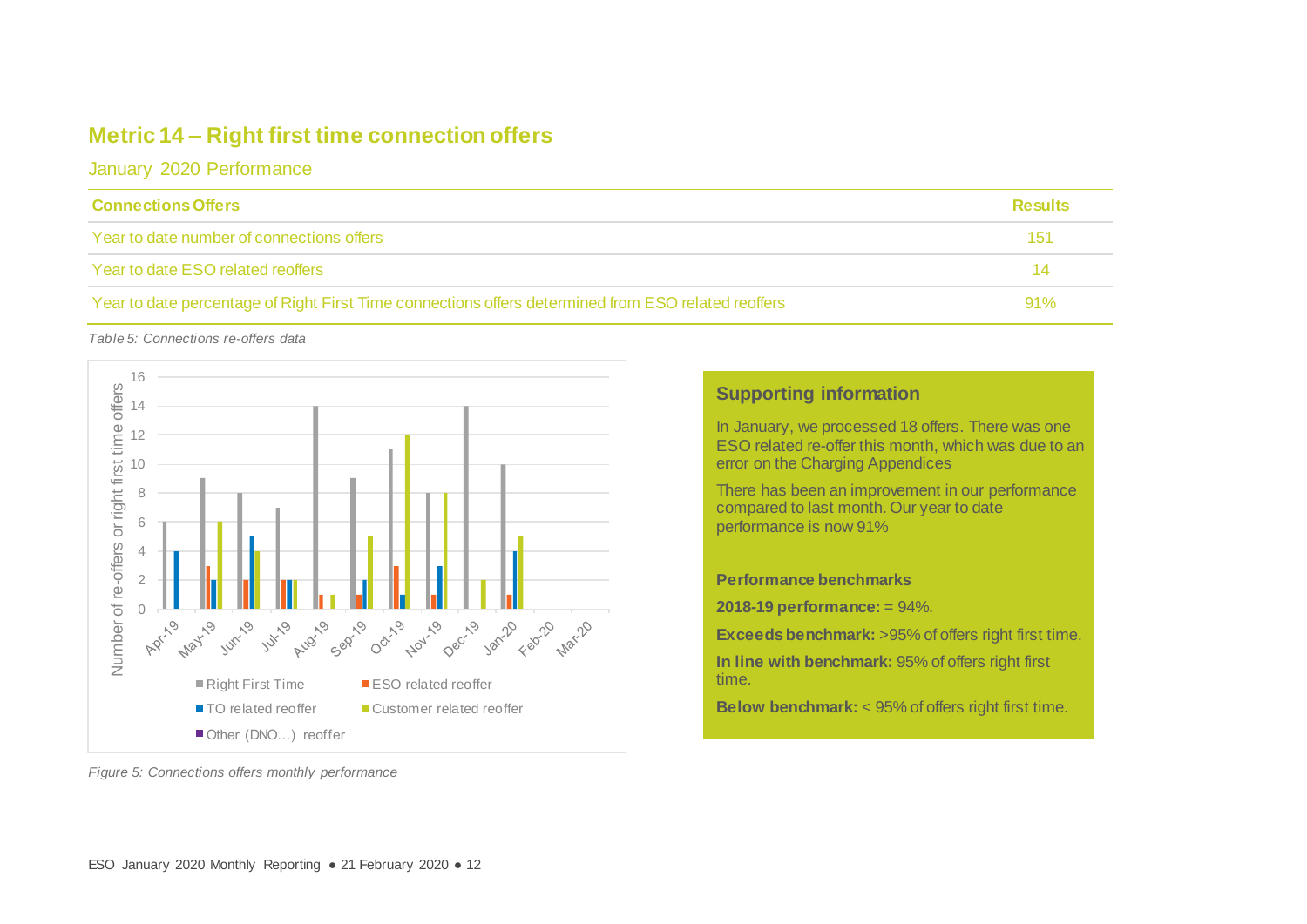### **Notable events this month**

#### **Network Options Assessment (NOA)**

On 31 January we published our NOA for 2019-20. This details the options that transmission owners have provided to meet capability requirements on the GB electricity transmission network. It also shows the options the ESO recommends to the transmission owners to further develop for this investment year and conveys options that meet Ofgem's criteria for onshore competition and Interconnection analysis.

Additional information can be found here[: https://www.nationalgrideso.com/publications/network-options-assessment-noa](https://www.nationalgrideso.com/publications/network-options-assessment-noa)

#### **Network Development Roadmap Update**

On 31 January, we published this roadmap alongside the NOA. The update informs stakeholders of progress of our work to enhance our NOA processes by considering a wider range of solutions, from different provider types, to identify the most efficient solutions (as set out in our 2018 Network Development Roadmap). The document sets out progress so far, including how we've responded to stakeholder feedback and other challenges, and our proposed RIIO-2 developments. It also addresses a key piece of stakeholder feedback, which was for greater clarity over when we will communicate network needs and future tenders, by setting out annual cycles.

Additional information can be found here[: https://www.nationalgrideso.com/publications/network-options-assessment-noa/network](https://www.nationalgrideso.com/publications/network-options-assessment-noa/network-development-roadmap)[development-roadmap](https://www.nationalgrideso.com/publications/network-options-assessment-noa/network-development-roadmap)